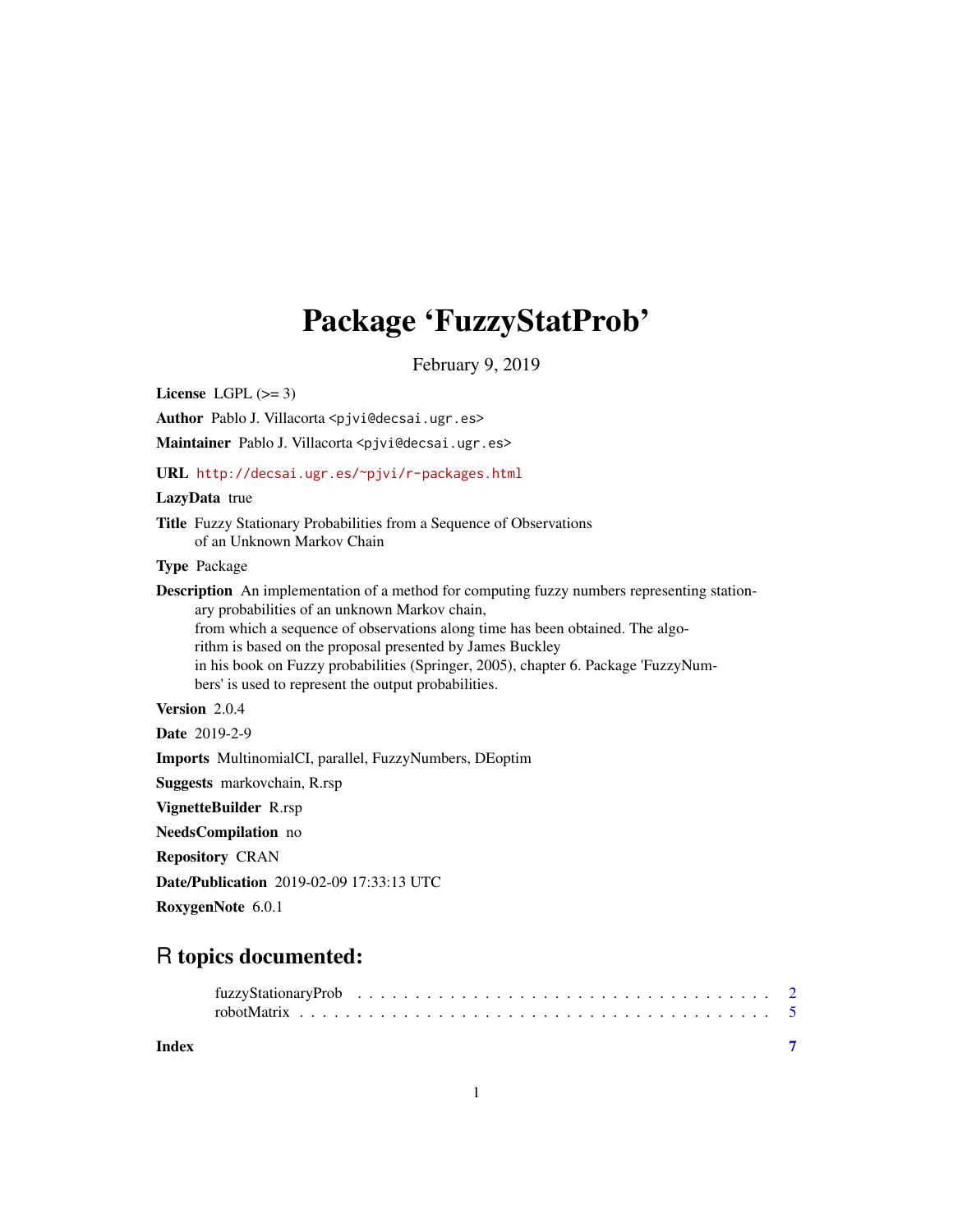<span id="page-1-1"></span><span id="page-1-0"></span>fuzzyStationaryProb *Fuzzy stationary probabilities of Markov chains from observations*

#### Description

Computation of LR fuzzy numbers representing fuzzy stationary probabilities of an unknown Markov chain from which a sequence of observations has been drawn. The fuzzy Markov chain considered during the processing follows the approach proposed by J. Buckley (see the reference section).

#### Usage

```
fuzzyStationaryProb(data, options, step = 0.05, ...)
```
#### Arguments

| data    | This argument can be: (a) an array of either strings or natural numbers repre-<br>senting the observed states of the chain at consecutive time points. The function<br>first coerces the elements to a factor integer. (b) a 2D square matrix of strings<br>representing fuzzy transition probabilities directly given by the user. Each string<br>should be contained in names (fuzzynumbers) and refers to the corresponding<br>FuzzyNumber object in the fuzzynumbers vector. When the transition proba-<br>bility from state i to j is 0 (in the crisp sense), then entry $(i,j)$ must be NA. The<br>colnames and rownames of the data matrix should have been set before calling<br>this function.                                                                                                                                                                                                                                                                                 |
|---------|-----------------------------------------------------------------------------------------------------------------------------------------------------------------------------------------------------------------------------------------------------------------------------------------------------------------------------------------------------------------------------------------------------------------------------------------------------------------------------------------------------------------------------------------------------------------------------------------------------------------------------------------------------------------------------------------------------------------------------------------------------------------------------------------------------------------------------------------------------------------------------------------------------------------------------------------------------------------------------------------|
| options | A tagged list containing the following parameters:                                                                                                                                                                                                                                                                                                                                                                                                                                                                                                                                                                                                                                                                                                                                                                                                                                                                                                                                      |
|         | • verbose: boolean, set to TRUE if progress information should be printed<br>during the process. It is set to FALSE if this option is not specified.                                                                                                                                                                                                                                                                                                                                                                                                                                                                                                                                                                                                                                                                                                                                                                                                                                    |
|         | • states: an array of strings indicating the states for which the stationary<br>distribution should be computed. The values should match those specified<br>in the data argument. If this option is not specified, the fuzzy stationary<br>probabilities are computed for every state of the chain.                                                                                                                                                                                                                                                                                                                                                                                                                                                                                                                                                                                                                                                                                     |
|         | • regression: a string with the type of the regression to be applied at the<br>end of the algorithm for fitting the membership functions of the fuzzy<br>stationary probabilities. Possible values are 'linear', 'quadratic', 'cubic',<br>'gaussian', 'spline' and 'piecewise' (piecewise linear interpolation). In all<br>cases (including the gaussian), a different curve is fitted for each side of<br>tue fuzzy number. The gaussian option fits curves of the form $\mu(x)$ =<br>$\exp(-1/2 (x-c)/s ^m)$ . The spline option performs interpolation by a<br>monotone cubic spline according to the Hyman method (see splinefun<br>documentation) while piecewise computes a piecewise linear member-<br>ship function by connecting consecutive points of the $\alpha$ -cuts with straight<br>lines, using the built-in PiecewiseLinearFuzzyNumber subclass of the<br>FuzzyNumbers package. If this option is not specified, quadratic regres-<br>sion is carried out by default. |
|         | • acutsonly: boolean, set to TRUE if no regression should be done after<br>computing the $\alpha$ -cuts. This option is set to FALSE if not specified.                                                                                                                                                                                                                                                                                                                                                                                                                                                                                                                                                                                                                                                                                                                                                                                                                                  |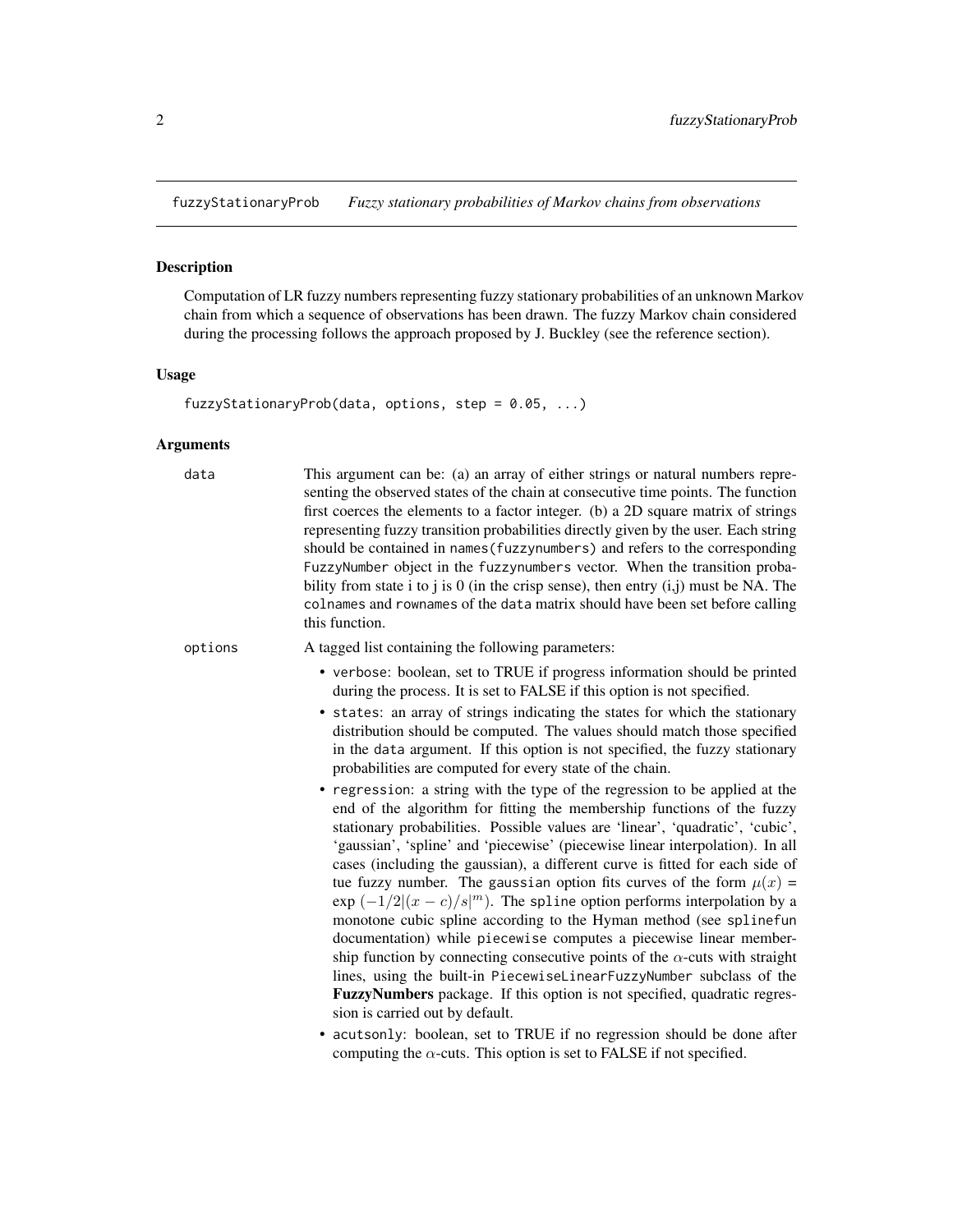<span id="page-2-0"></span>

|      | • neores: positive integer representing the maximum number of cores that                                                                                                                                                               |
|------|----------------------------------------------------------------------------------------------------------------------------------------------------------------------------------------------------------------------------------------|
|      | can be used when running in parallel. If set to more than 1, then each                                                                                                                                                                 |
|      | processor takes care of all the computations involving one of the values of                                                                                                                                                            |
|      | $\alpha$ that have to be sampled, via parallel package. Defaults to 1 (sequential)                                                                                                                                                     |
|      | if not specified. If no res is greater than the actual number of cores in the<br>computer, all available cores are used.                                                                                                               |
|      | • fuzzynumbers: a tagged list with all the different FuzzyNumber objects that                                                                                                                                                          |
|      | appear in data when data is a matrix of labels; ignored otherwise. Every                                                                                                                                                               |
|      | element of the list must have a name, referenced in at least one entry of<br>data.                                                                                                                                                     |
| step | Step size for sampling $\alpha$ when computing the $\alpha$ -cuts. The smallest alpha that                                                                                                                                             |
|      | is always present equals 0.001, and the rest of values are calculated as $\alpha = k$<br>step for $k \geq 1$ . The greatest sampled value that is always present as well is<br>$\alpha = 0.999$ . Defaults to 0.05 when not specified. |
| .    | Further arguments to be passed to DEoptim. control to customize the algorithm                                                                                                                                                          |
|      | that finds the lower and upper bounds of the $\alpha$ -cuts by solving a minimization<br>and a maximization problem.                                                                                                                   |

#### Details

Given a sequence of consecutive observations of the state of the chain, a fuzzy transition matrix is constructed according to the approach proposed in J. Buckley's *Fuzzy Probabilities* book. Fuzzy transition probabilities are constructed as the superposition of intervals ( $\alpha$ -cuts), which in this case represent simultaneous confidence intervals for multinomial proportions, and are computed using the input sequence of observations drawn from the chain. For each value of  $\alpha$ , the  $\alpha$ -cuts of such fuzzy transition probabilities define a matrix space where we seek for the the matrices producing respectively the minimum and maximum possible stationary probability for each state of the chain, using heuristic optimization tools (Differential Evolution). Both points define a closed real interval that is indeed an  $\alpha$  cut of the output fuzzy number representing the fuzzy stationary probability for that state. Solving these problems for different  $\alpha$  allows to reconstruct the fuzzy stationary probabilities from their  $\alpha$ -cuts, applying the decomposition theorem. Regression is applied at the final stage to compute the membership functions of the stationary probabilities.

#### Value

An object of the new S3 class FuzzyStatObj, which is a tagged list with the following components:

| fuzzyStatProb | A list of FuzzyNumber objects. The length of the list equals that of the states                                                                                                                                                       |
|---------------|---------------------------------------------------------------------------------------------------------------------------------------------------------------------------------------------------------------------------------------|
|               | tag of the options argument. The object at a given position i corresponds to                                                                                                                                                          |
|               | the fuzzy stationary probability of the state indicated at position i of the states                                                                                                                                                   |
|               | vector. If any of the states indicated in the states option is not found in the                                                                                                                                                       |
|               | data input vector, the corresponding position in fuzzyStatProb will be NA. If                                                                                                                                                         |
|               | the function was called with acutsonly set to TRUE, then the returned object                                                                                                                                                          |
|               | will not have a fuzzy Stat Prob tag.                                                                                                                                                                                                  |
|               | $\mathbf{A}$ and $\mathbf{A}$ are associated to the contract of the contract of the contract of the contract of the contract of the contract of the contract of the contract of the contract of the contract of the contract of the c |

acuts A list of data frame objects containing the  $\alpha$ -cuts of every fuzzy stationary probability, represented as bidimensional points (lowerBound, $\alpha$ ) and (upperBound, $\alpha$ ) where  $\tilde{\pi}(\alpha) = [lowerBound, upperBound]$  is an  $\alpha$ -cut of the fuzzy number  $\tilde{\pi}$ . The length of the list also equals that of the states tag of the options argument. Again, object at position i corresponds to  $\alpha$ -cuts of the state indicated at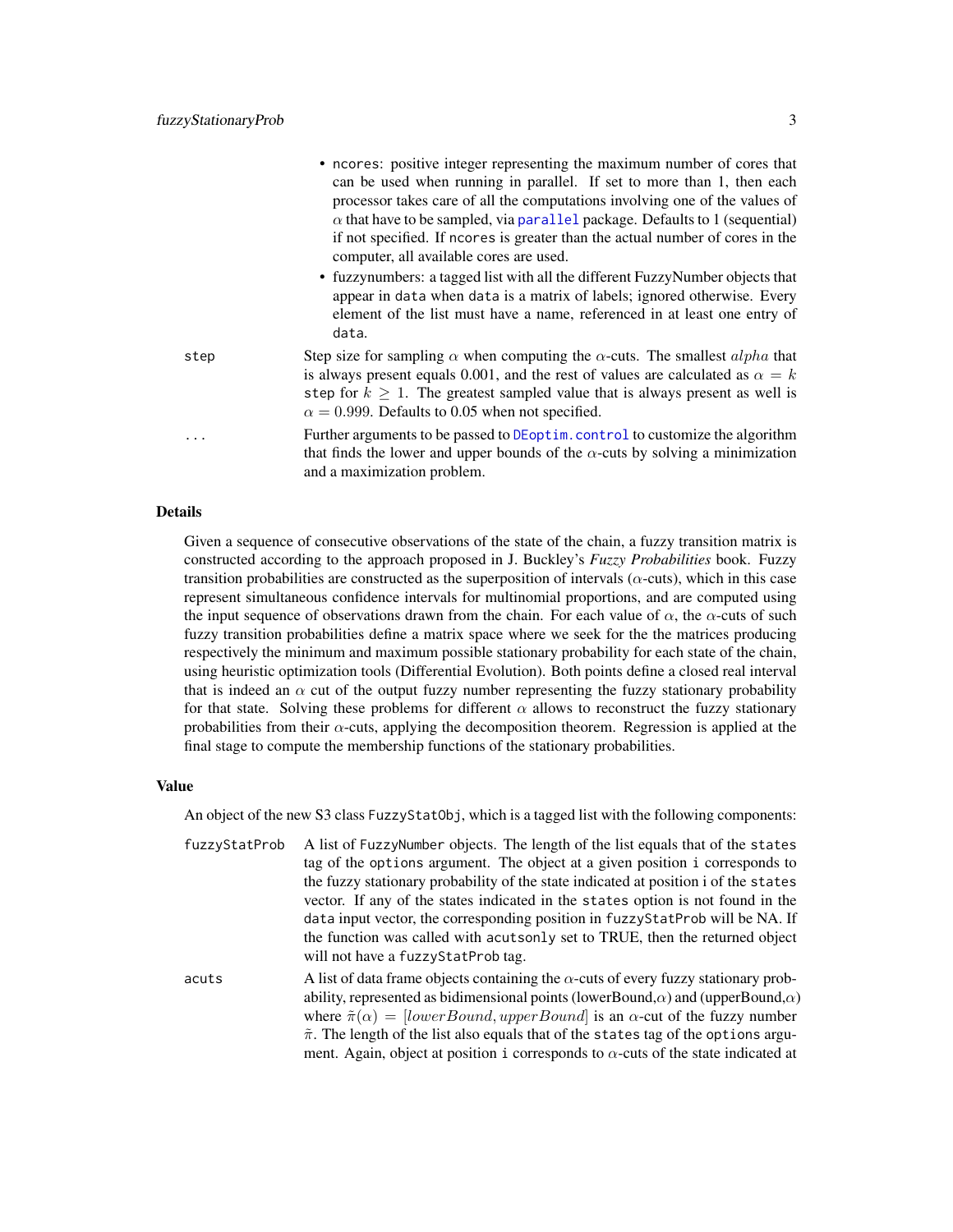position i of the states vector of the option list. If any of the states indicated in the states option is not found in the data input vector, the corresponding position in acuts will be NA.

#### <span id="page-3-0"></span>References

Buckley, J.J. Fuzzy Probabilities: New Approach and Applications, 2nd edition, volume 115 of Studies in Fuzziness and Soft Computing. Springer, 2005.

Glaz, J. and C.P. Sison. Simultaneous confidence intervals for multinomial proportions. Journal of Statistical Planning and Inference 82:251-262 (1999).

May, W.L. and W.D. Johnson. Constructing two-sided simultaneous confidence intervals for multinomial proportions for small counts in a large number of cells. Journal of Statistical Software 5(6) (2000). Paper and code available at <http://www.jstatsoft.org/v05/i06>.

Gagolewski M. FuzzyNumbers Package: Tools to deal with fuzzy numbers in R (2012). Tutorial available at http://www.ibspan.waw.pl/~gagolews/FuzzyNumbers/doc/FuzzyNumbers-Tutorial.pdf

Amigoni, F., Basilico, N., Gatti, N. Finding the Optimal Strategies for Robotic Patrolling with Adversaries in Topologically-Represented Eenvironments. In Proc. of ICRA 2009, pp. 819-824.

#### See Also

[markovchainFit](#page-0-0)

#### Examples

```
# ----------------- CREATE DATA ----------
# Simulate 200 observations of a 10-state Markov chain,
# and compute fuzzy stationary probability of state 1
if(require("markovchain")){ # for simulating from a known crisp Markov chain
# Transition matrix taken from Fig. 1 of Amigoni et al. (see references)
mcPatrol <- new("markovchain", states = robotStates, byrow = TRUE,
transitionMatrix = transRobot, name = "Patrolling")
set.seed(666)
simulatedData <- rmarkovchain(n = 200, object = mcPatrol, t0 =
  sample(robotStates, 1))
mcfit = markovchainFit(simulatedData) # Fit with markovchain package
vsteady = steadyStates(mcfit$estimate) # 1 x n matrix of stat. probs
# ---------------------------------------
# Simplest case: compute only alpha-cuts for alpha=0.001 and alpha=0.999
# Set itermax to 30 (too few) just for a fast example (not good results)
linear = fuzzyStationaryProb(simulatedData,list(verbose=TRUE, states="01",
   regression="piecewise"), step=1, itermax = 30)
summary(linear)
linear$fuzzyStatProb[["01"]]
plot(linear$fuzzyStatProb[["01"]])
points(linear$acuts[["01"]])
}
## Not run:
# A more accurate approximation, with steps of 0.1 (takes much longer!)
# Run the previous code to create mcPatrol, vsteady and simlatedData
quadratic = fuzzyStationaryProb(data = simulatedData,list(verbose=TRUE,
```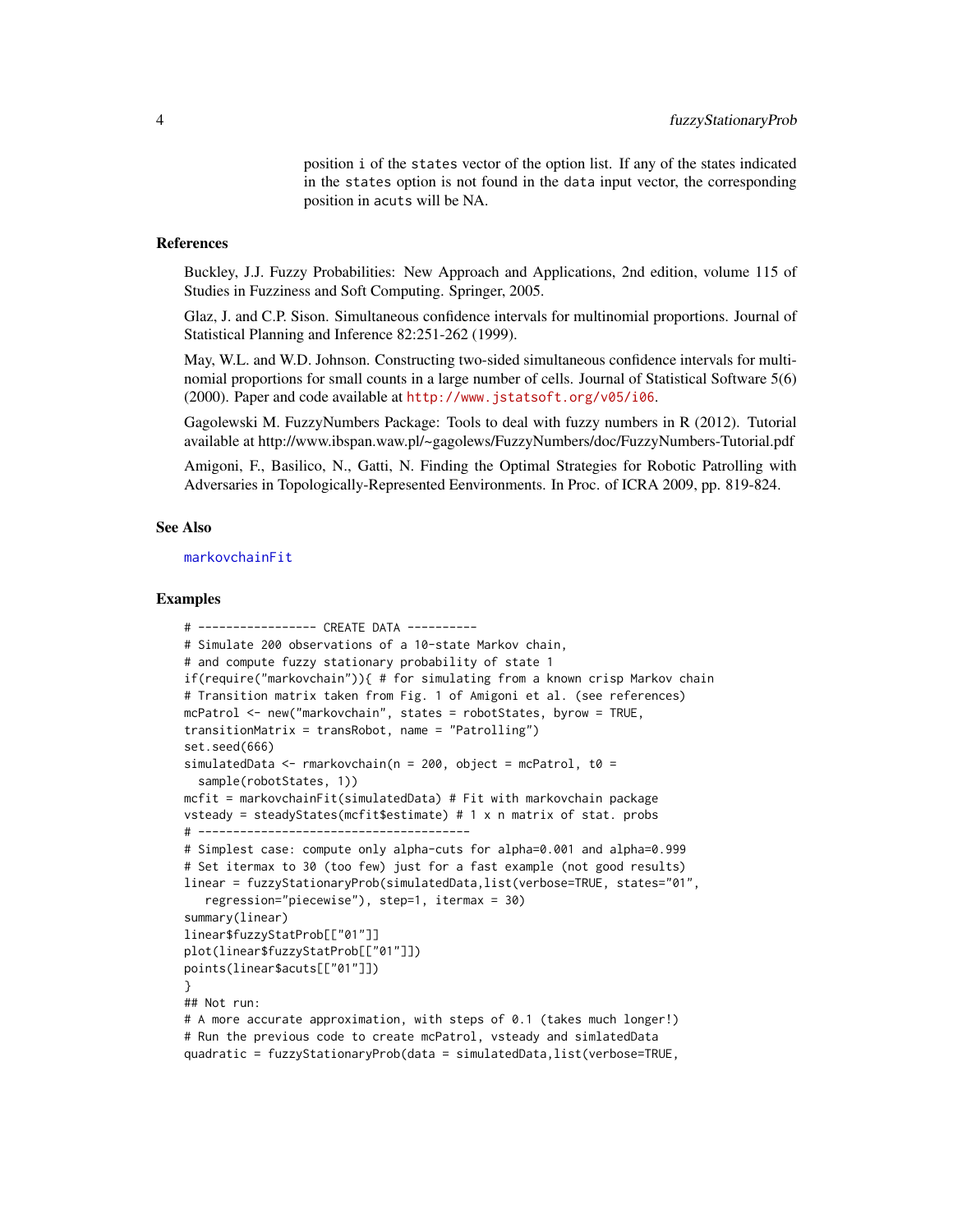#### <span id="page-4-0"></span>robotMatrix 5

```
ncores = 2, regression="quadratic"), step=0.1)
m \le - matrix(c(1,2,3,4,5,6,7,8,9,10,11,11),nrow = 4,ncol = 3,byrow = TRUE)
layout(mat = m,heights = c(0.25,0.25,0.25,0.25))
for (i in robotStates){
par(max = c(4, 4, 2, 1))plot(quadratic$fuzzyStatProb[[i]],col="red",main=paste("State ",i),
     cex.1ab = 1.1,1wd=2;
   points(quadratic$acuts[[i]]);
    abline(v = vsteady[1, i], lty = "dashed");}
plot(1, type = "n", axes=FALSE, xlab="", ylab="")
plot_colors <- c("red")
legend(x = "top", insert = 0, legend = c("Quadratic"), col=plot_colors,bty = "n", 1wd=2, cex=1, horiz = FALSE)
# Now departing from user-specified fuzzy transition probabilities
library(FuzzyNumbers)
EU = TrapezoidalFuzzyNumber(0,0,0.02,0.07); # Extremely unlikely
VLC = TrapezoidalFuzzyNumber(0.04,0.1,0.18,0.23); # Very low chance
SC = TrapezoidalFuzzyNumber(0.17,0.22,0.36,0.42); # Small chance
IM = TrapezoidalFuzzyNumber(0.32,0.41,0.58,0.65); # It may
MC = TrapezoidalFuzzyNumber(0.58,0.63,0.8,0.86); # Meaningful chance
ML = TrapezoidalFuzzyNumber(0.72,0.78,0.92,0.97); # Most likely
EL = TrapezoidalFuzzyNumber(0.93,0.98,1,1); # Extremely likely
allnumbers = c(EU,VLC,SC,IM,MC,ML,EL);
names(allnumbers) = c("EU","VLC","SC","IM","MC","ML","EL");
rownames(linguisticTransitions) = robotStates; # see the package data
colnames(linguisticTransitions) = robotStates;
# Simplest case: compute only alpha-cuts for alpha=0.001 and alpha=0.999
# linguisticTransitions is a matrix of strings defined in the package data
linear = fuzzyStationaryProb(linguisticTransitions,list(verbose=TRUE,
 regression="linear", ncores = 4, fuzzynumbers = allnumbers),step=0.2)
summary(linear)
## End(Not run)
```
robotMatrix *Transition matrix of a Markov chain that guides the movement of an autonomous patrolling robot*

#### Description

Transition matrix of a Markov chain that guides the movement of an autonomous patrolling robot. The chain has been computed according to game-theoretic techniques as the equilibrium solution of a leader-follower game between a potential intruder and a patroller. See the references section.

#### Usage

robotStates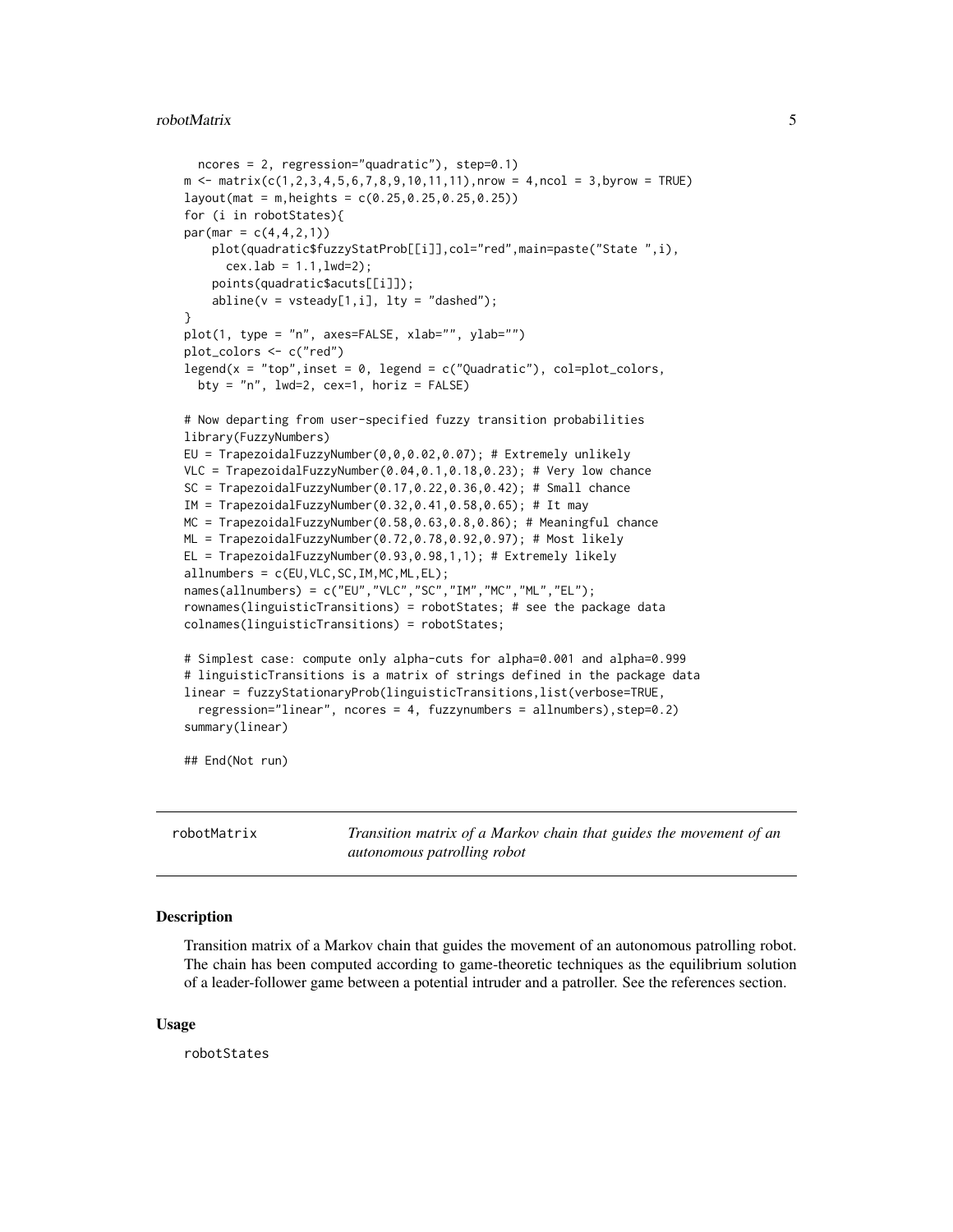<span id="page-5-0"></span>transRobot linguisticTransitions

#### Format

transRobot is a 10x10 2D matrix, linguisticTransitions is another 10x10 matrix of strings, and robotStates is a vector of state names of length 10.

#### Details

In the game-theoretic patrolling model proposed in Amigoni et al., the equilibrium solution of the leader-follower game is a Markov chain that can be computed by solving a set of independent linear programming problems. The transition probabilites are described in Fig. 1 of Amigoni et al. linguisticTransitions is a matrix of labels whose names should match the tags of the fuzzynumbers list argument in the call to [fuzzyStationaryProb](#page-1-1) when linguisticTransitions is passed as first argument.

#### Author(s)

Pablo J. Villacorta Iglesias, Department of Computer Science and Artificial Intelligence, University of Granada (Spain).

<pjvi@decsai.ugr.es> - <http://decsai.ugr.es/~pjvi/r-packages.html>

#### References

Amigoni, F., Basilico, N., Gatti, N. Finding the Optimal Strategies for Robotic Patrolling with Adversaries in Topologically-Represented Eenvironments. In Proc. of ICRA 2009, pp. 819-824.